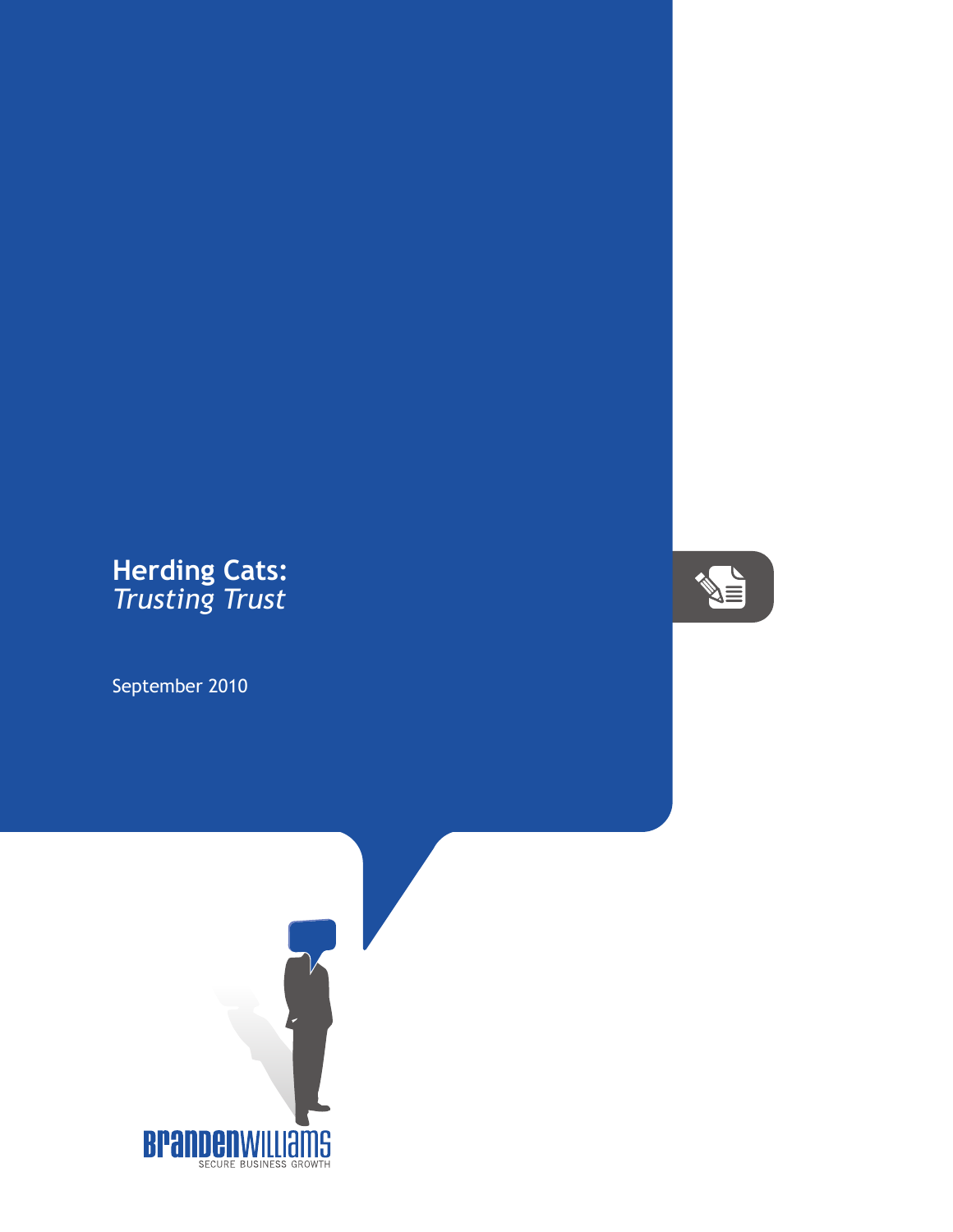The business of information security simply does not work without trust. Trust in systems, trust in data, and trust in third parties are critical to making the entire information security ecosystem function well.

Truly secure systems are not always functionally effective. For example, one old information security adage is the only secure computer is the one that doesn't exist, or is encased in tons of concrete, or whatever you want to throw in there. Essentially, a computer that is totally secure won't be very functional (if functional at all). Introduce the concept of trust, and while we cannot 100% eliminate a security threat, we can certainly get most of the way there and allow the machine to function.

The concept of trust allows the entire computing ecosystem to create centers of excellence around discrete areas of information security. For example, millions of people use one of the most visible signs of trust virtually every time they go online--the SSL-enabled web browsing session. As a user, I trust that when I go to my favorite website and enter in data like my payment card to purchase goods and services, that the website on the other end is actually who I think it is. Of course, we also use the session to encrypt and protect the data in transit, but one of the basic functions of SSL is to authenticate the site name as valid. A trusted third party, a Certificate Authority that is implicitly trusted by users, creates and signs a certificate that is loaded into the web server and matched with a key. If everything checks out, users can trust that the server is who you say it is<sup>1</sup>.

The system works well when everyone plays their part well.

What if we didn't have trust? Imagine if you as a user had to somehow validate that the online store you were browsing actually belonged to the store at which you were shopping. Depending on the server's or store's location, I am sure some kind of travel would be required. Instead, you trust that a closed lock or green bar in your browser means you are safe<sup>2</sup>.

Diving deeper, we arrive at the concept of trusted computing. While largely developed by the Trusted Computing Group<sup>3</sup>, the concept itself could take certain elements that are considered open today, and close them down in a manner that would do more to eliminate viruses and malware than any anti-virus vendor ever could. Imagine you could provide electronic copies of documents, and through a trusted computing infrastructure, demonstrate the non-repudiation required to prove without a shadow of a doubt that a certain person viewed, edited, accepted, and signed said documents--all electronically. Definitely sounds a little Big Brother to me, but depending on how it was implemented, it could be quite functional and efficient.

We can take certain elements of security for granted with trust. Provided we can demonstrate that the systems are operating within their limits and as predicted, we can assume that certain functions are handled for us.

Trust can also be used to protect intellectual property. With fully functional Digital Rights Management (DRM), it is conceivable that electronic information theft could be reduced or completely eliminated. Instead of remote hacking, we might see a resurgence of studies

## **FOOTNOTES**

*1 Before someone emails me about device vs. user vs. process authentication, I understand this is an oversimplification of a complex process that relies on several perfectly executed human interactions to work. Keys can be compromised and browsers can be hacked.*

*2 Which depending on the scenario is not always true, but for the vast majority of the time, it is. 3 http://www.trustedcomputinggroup.org.*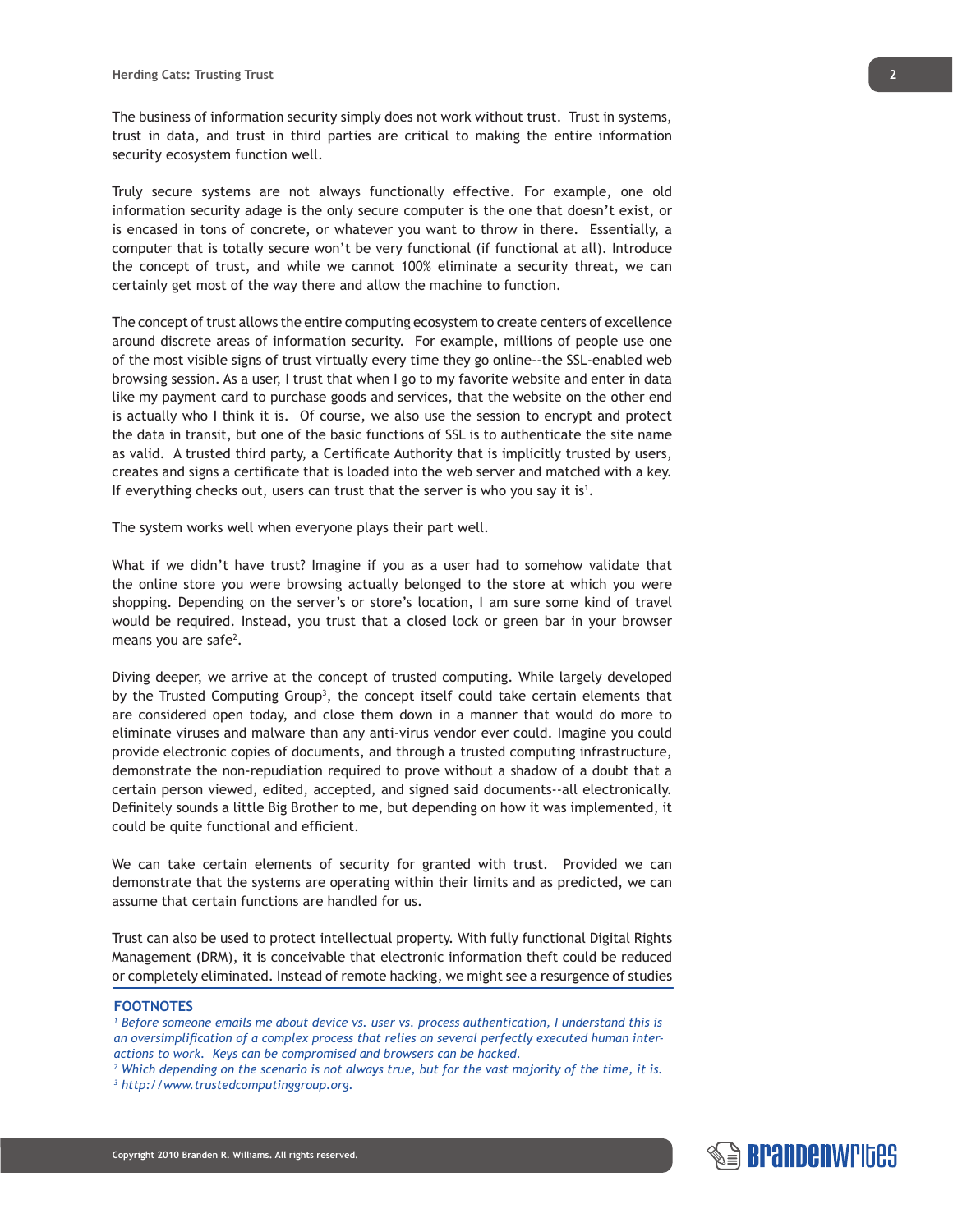on compromising emissions, or TEMPEST. That would certainly change the landscape a bit to reinforce physical security and the use of Faraday cages to protect our information versus firewalls and anti-virus. Granted, I am painting an extremist view of what the world could look like, but the reality is that the amount of investment and environmental change required to execute that vision is not practical for most businesses. It would need to be built into the systems we use today and in the future to be something we leverage as part of our overall IT strategy.

None of this, of course, would be possible without our little friend, trust.